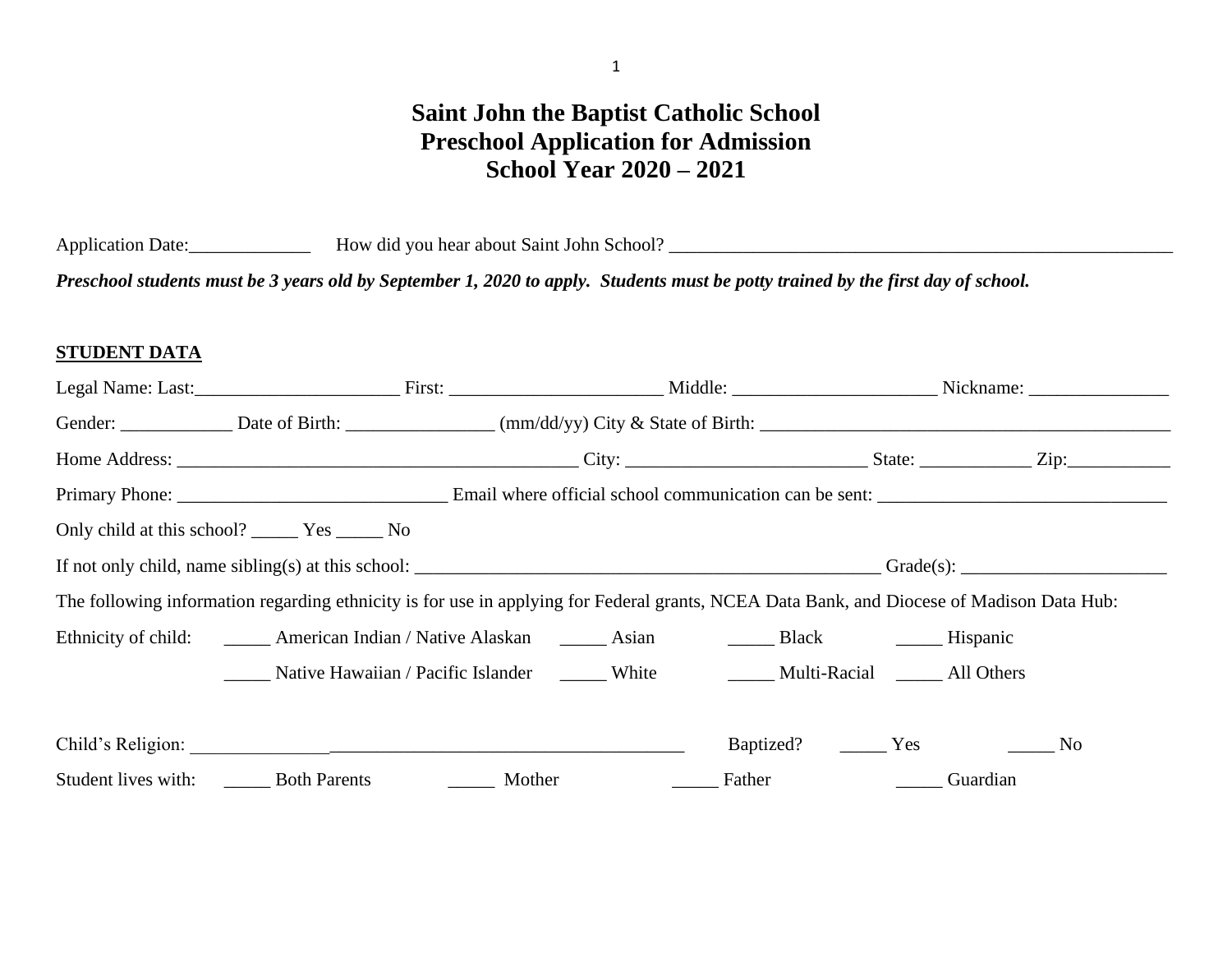**FAMILY BACKGROUND**

|                                  | Mother          | Father           | Guardian (if applicable) |
|----------------------------------|-----------------|------------------|--------------------------|
| Full Name:                       |                 |                  |                          |
| Maiden Name:                     |                 |                  |                          |
| Country of Birth:                |                 |                  |                          |
| Home Address:                    |                 |                  |                          |
| Work Phone:                      |                 |                  |                          |
| Cell Phone:                      |                 |                  |                          |
| Work Email:                      |                 |                  |                          |
| Occupation:                      |                 |                  |                          |
| Employer:                        |                 |                  |                          |
| Religion:                        |                 |                  |                          |
| <b>Registered Parish:</b>        |                 |                  |                          |
| Primary language spoken at home: |                 |                  |                          |
| <b>Marital Status:</b>           |                 |                  |                          |
| Married                          | Single          | Separated        | Divorced*                |
| Mother deceased                  | Father deceased | Mother remarried | Father remarried         |

\*Note: In the event of a divorce, decree of custody must be filed in the school office, as well as any specific instructions regarding release of the child.

# **DAYS OF ATTENDANCE:**

Please mark your preference with 1 for first choice and 2 for second choice. Please put an X on the space for Friday if you want to request a third day. We will do our best to accommodate your preference.

\_\_\_\_\_ Monday/Wednesday \_\_\_\_\_ Tuesday/Thursday \_\_\_\_\_ Friday (optional)